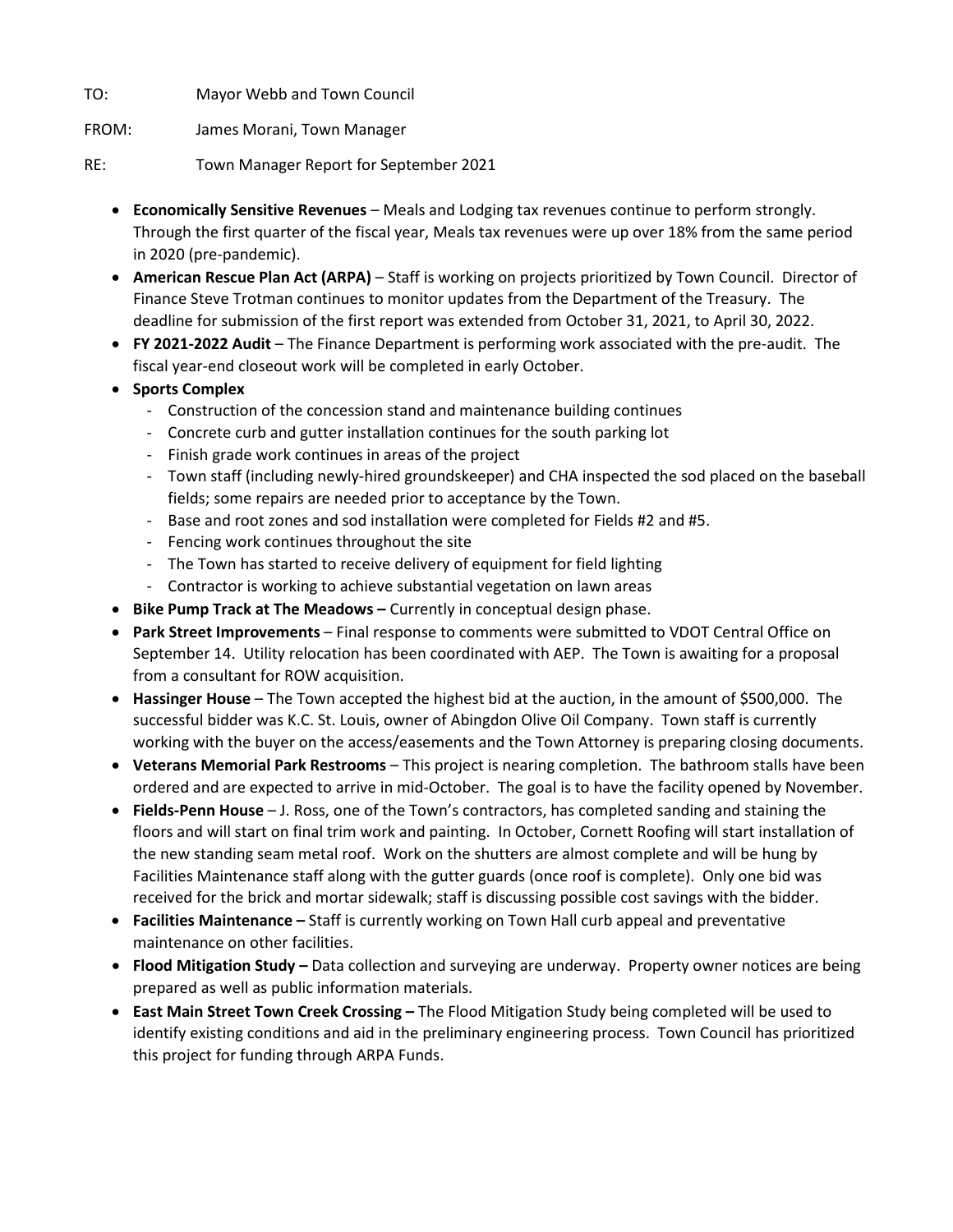- **Green Spring Road Culvert/Realignment** AMT submitted a proposal for design services. Staff has reviewed and submitted comments back to the engineer. The Flood Mitigation Study is critical to performing adequate sizing calculations for the culvert replacement, so these two projects will work sequentially.
- **East Main Street Sidewalk Connection (Hutton Street)** The Lane Group issued preliminary plans on September 8 for the Town to review. Staff met with The Lane Group on September 29 to discuss review comments and next steps to complete final plans.
- **Remsburg Drive Pedestrian Bridge**  Invitation to Bid was published on September 19. An on-site meeting with the Town's consulting engineers, Thompson & Litton, was held on September 30. The bid opening is scheduled for October 21.
- **VDOT Smart Scale Projects**
	- Exit 17: Work continues on Gravel Lake Road, Country Club Drive, and Cummings Street areas. Final completion is expected in fall 2022.
	- Exit 19: Construction continues to progress to the expected final completion in summer 2022.
	- US-19/West Main Street Intersection Improvements: Construction activity has begun with the installation of construction detour signage. The Town issued a waiver of the noise ordinance to the contractor for night operations. Staff coordinated with APD for nighttime detour operations.
	- US-11/Main Street and SR 140/Jonesboro Road: This project is in VDOT's Six-Year Plan.
	- East Main Street Sidewalk Improvements: Preliminary engineering has been authorized.
- **Boone Street Sidewalk Improvements** VDOT Transportation Alternatives Program (TAP) full application will be submitted on October 1. Resolution of Support request from Town Council and the Bristol Metropolitan Planning Organization (MPO) has been completed for inclusion with the application. A public hearing was conducted on September 23.
- **Virginia Creeper Trail Trestle Repairs** An engineering task order proposal to perform existing condition evaluation, conceptual methods for repair, and construction cost estimating for Trestle No. 4 was executed by the Town Manager and delivered to The Lane Group on September 10. The estimated time frame to complete this engineering evaluation and report is 90 days.
- **Sanitary Sewer System Inflow and Infiltration** The Town has received tentative approval of financial assistance for the proposed sewer system improvements. The Town has applied for a grant to Mount Rogers Planning District Commission for its \$25,000 share for the second phase of the system-wide I&I study, which will include the remaining drainage basins identified in the original study performed by CHA.
- **Wastewater Contract Operations** Town Council authorized the Town Manager to complete the execution of the agreement with Woodward & Curran for contract operations. Woodward & Curran is currently in the early stages of transition. They will be continuing visits in the next couple of months during this process.
- **Police Officer Recruitment** The Town received 38 applications for the most recent police officer job posting. Two applicants were certified and moved immediately to the interview process. Twenty-four candidates will be testing in early October.
- **Temporary Detention Orders**  During September, APD was involved in three delayed admission TDOs. The longest of the three lasted 48 hours. Chief Holbrook attended a meeting with numerous mental health stakeholders and learned the Department of Behavioral Health is reliant on law enforcement to be the "safety net" until they can open admissions of state facilities.
- **Designated Outdoor Refreshment Area**  Town Council discussed this issue at the September 23 work session. Materials are being prepared for a public information meeting to be held on October 21.